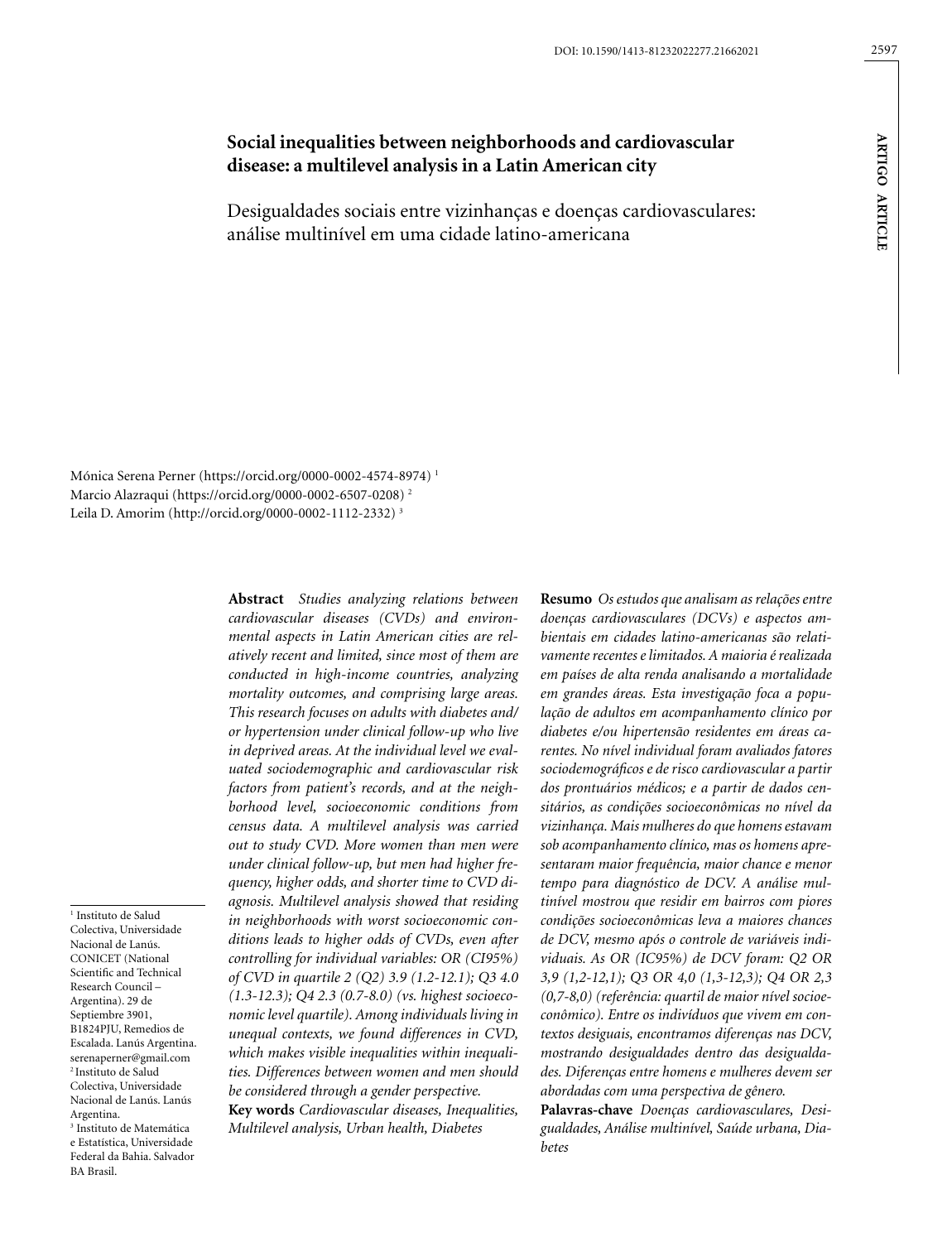# **Introduction**

Disease and mortality burden of noncommunicable diseases, represented by cardiovascular diseases (CVDs), diabetes, cancer, chronic respiratory diseases, are increasing worldwide. In 2016, they represented 71% of world's deaths, such that three out of four of these deaths occurred in low and middle-income countries, where the most premature deaths occurred<sup>1</sup>.

The literature based on general population points out that social and material deprivation are directly related to disease occurrence and inversely related to health status<sup>2,3</sup>. Different reviews show relations between socioeconomic conditions and CVDs in the general population<sup>3,4</sup>, and also with diabetes<sup>5,6</sup> and hypertension<sup>7</sup>. In recent years, several studies have shown that the effects of social inequities on health increased<sup>8,9</sup>. Particularly, there are many studies analyzing the occurrence of CVDs and their relationships to living in deprived neighborhoods or having low socioeconomic status<sup>10,11</sup>.

Disparities in CVDs occurrence between women and men were also described focusing in two different aspects: sex differences due to the biological factors, and gender differences related to factors such as socioeconomic status, healthcare access, and levels of urbanization<sup>12</sup>.

Even though there is a great interest in studying social inequalities effects on CVDs in high-income countries, this literature is scarce in Latin America, a region with income inequalities and a strong residential segregation within urban areas<sup>13,14</sup>. In addition, in Latin America, the region health information systems mainly provide data and allow studies at country or regional level, yielding averaged information which masks differences and homogenize results<sup>15,16</sup>.

To evaluate the relationships between chronic diseases and social inequalities, multilevel studies might be considered as an analytical approach. These models can potentially analyze factors from distinct hierarchical levels, such as from macro-economic to individual level. The general concept is that individuals interact with the social contexts to which they belong, meaning that individuals are influenced by social groups<sup>17</sup>. Multilevel models integrate individuals in social groups, allowing the analysis of the combined effects of individual and group variables<sup>18</sup> while taking into account the data dependence structure due to the clustered design.

To study inequalities related to CVD in an urban city in a middle-income country from Latin America, we propose to simultaneously investigate the effects of individual and neighborhood level characteristics on CVD. We studied adults with diabetes and/or hypertension under clinical follow-up, searching for gender differences (through biological sex variable), and living conditions dissimilarities using multilevel models.

#### **Methods**

### **Study area**

This study was conducted in Bariloche, a city located in the Argentinean North Patagonia, with a population of 113 112 according to 2010 census data19. Its local economy is concentrated in tourism activities, with part of its population living in privileged socioeconomic and environmental conditions, and a large group in highly vulnerable conditions<sup>20</sup>. Public healthcare system is under the Province responsibility, locally established by the Bariloche Zone Hospital*,* and by 15 healthcare centers, of which 13 are scattered around different city zones and two in nearby towns. In Argentina, population who attend public healthcare system are those living under deprived living conditions, since it is prioritized to those who do not have health-insurance. Despite that, individuals with health-insurance can be attended in public healthcare system.

## **Design and population**

A cross-sectional study with multilevel analysis was carried out. The studied population were adults (18 years or more) with diabetes and/or hypertension diagnosis under clinical follow-up in public healthcare centers from Bariloche. Data collection was done between 2014 and 2015, including patient's variables (individual level) and neighborhoods variables (aggregated/clustered level). For the patient´s variables, data sources were medical records and hospital discharges. Medical records were collected from all patients with type 2 diabetes mellitus (hereinafter diabetes) and primary hypertension (hereinafter hypertension) attended in public healthcare centers in Bariloche. We excluded medical records for the patients with less than three appointments and for those with last primary care appointment before 2009.

To improve registry quality, a deterministic record linkage was done between the databases from healthcare centers and from all hospi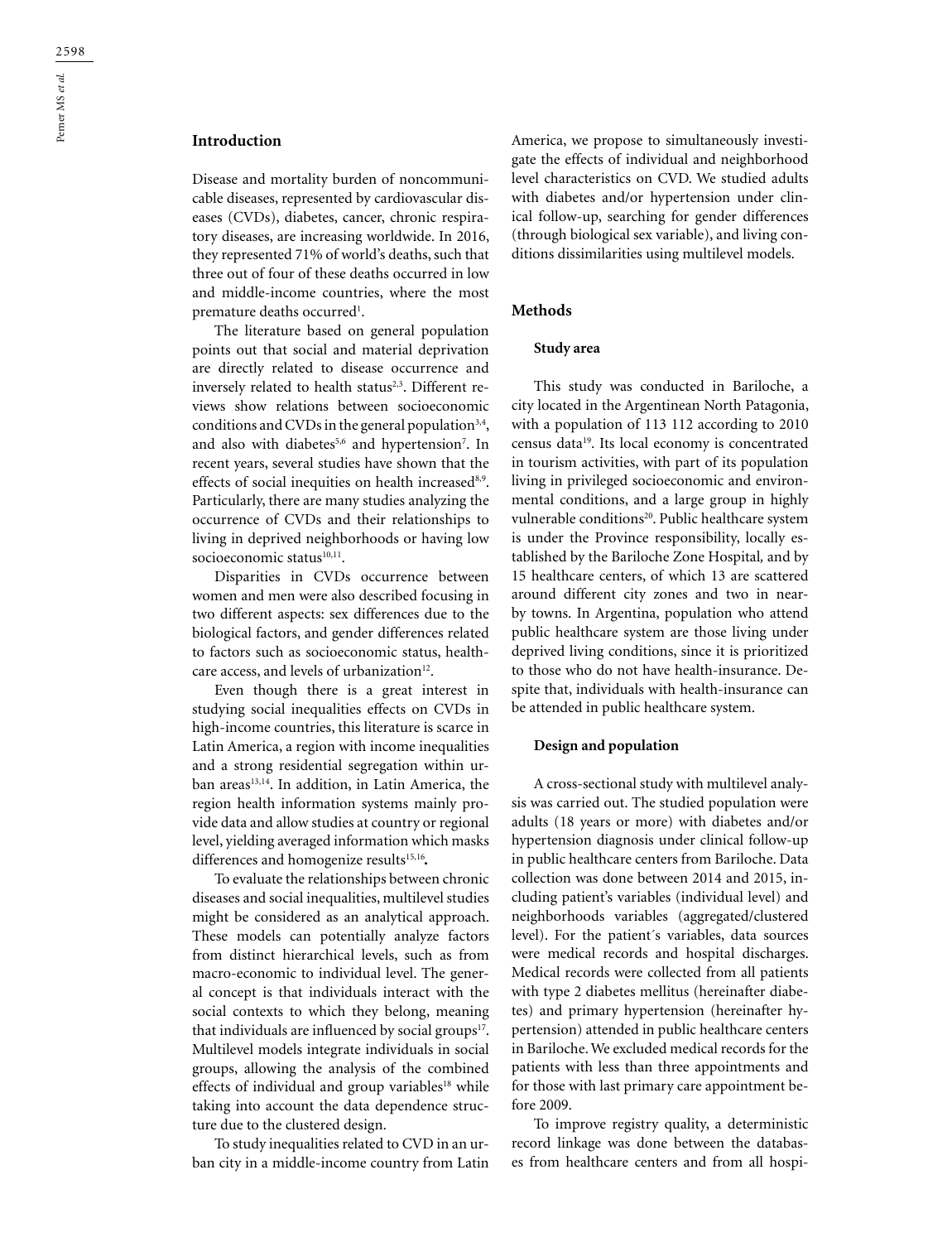tal discharges between 2005 and 2015. Hospital discharges were from the hospitalizations of the aforementioned patients in the local hospital. The information from the hospital discharges complement data on the patient's health problems, diagnosis specificity, and omitted hospitalizations in medical records from healthcare centers.

To obtain neighborhoods level characteristics (aggregated/clustered level), block groups, which are census-defined areas with 200 to 400 households, built for census proposes<sup>19</sup> were used as proxies for neighborhoods. Bariloche city has 160 block groups and 65 neighborhoods, thus some neighborhoods are formed by more than one block group. When neighborhoods included more than one block group, individuals were allocated to that block group that presented the most similar characteristics (belonging to the same quartile) according to two census variables: education and unmet basic needs. Block group codes were used to link individuals to their neighborhood's characteristics (level 1 nested to level 2 units), through their address from the medical records.

# **Variables**

The response variable is cardiovascular disease (CVD) diagnosis measured at the individual level (level 1) and defined as complications which have a vascular relationship with diabetes and/or hypertension: *Cerebrovascular disease* (10 ICD codes: I61, I63, I64), *Coronary heart disease*  (10 ICD codes: I21, I22, I25). Other studies have studied both diseases as a combined outcome<sup>21,22</sup>.

Other individual level variables included: (i) socio-demographic characteristics, such as a*ge* (less than 55 years, between 56 and 64 years, 65 or more years), *sex* (women/men), *immigrant status* (born in other country: yes, no), (ii) socio-economic characteristics, including *health insurance* (yes, no), *work* (employee, services, domestic work, pensioner or retired), *education* (illiterate, primary incomplete, primary complete, secondary incomplete or more); (iii) cardiovascular risk factors, including *BMI* (body mass index = body/ weight<sup>2</sup>), *bodyweight change* (between beginning of the follow-up and last registered weight: Lost  $[-2 \text{ kg}]$ , maintained [within  $\pm 2 \text{ kg}$ ], or increased [+2 kg]), *diabetes* (yes, no), *hypertension* (yes, no); *smoking* (no, current, former), *alcoholism* (no, actual or previous alcohol problems). We categorized age using three categories, which incorporates concepts related to the definition of

premature CVD and differences between women and men. However, it is important to acknowledge that different cut points have been used in literature, particularly involving ages before 55 years-old and before 65 years-old<sup>23,24</sup>,

The aggregated level (*neighborhoods*) socioeconomic characterization was done according to the proportion of households with *unmet basic needs.* This indicator measures the percentage of population with at least one of the following indicators: households with critical overcrowding, inconvenient housing units (tenancy piece, precarious households or other type), housing with inadequate services, households with school-age children not attending school, and households with high economic dependence (which have four or more individuals per working member, and the household head has low educational lev $el)$ <sup>19</sup>.

The complete dataset and codebook are available in the following link: [https://data.scielo.org/](https://data.scielo.org/dataset.xhtml?persistentId=doi:10.48331/scielodata.SYBBUJ) [dataset.xhtml?persistentId=doi:10.48331/scielo](https://data.scielo.org/dataset.xhtml?persistentId=doi:10.48331/scielodata.SYBBUJ)[data.SYBBUJ.](https://data.scielo.org/dataset.xhtml?persistentId=doi:10.48331/scielodata.SYBBUJ)

#### **Statistical analysis**

Univariate and bivariate descriptive analyses were performed through frequency distributions for the variables. We computed the length (in years) between the diagnosis of CVD and the diagnosis of diabetes or hypertension (whichever had been diagnosed first). We used second-order Rao-Scot chi-square statistic to test the association between categorical variables due to the clustered structure of data, which leads to the violation of the assumption of independent observations.

Two indices were calculated to quantify the socioeconomic gradient in relative and absolute terms related to CVD. For absolute inequality we computed the slope index of inequality (SII), which represents the absolute difference in the predicted values of a health indicator (CVD in our case) between the values of the socioeconomic indicator rank (Unmeet Basic Needs), considering its entire distribution. For relative inequality, we computed the relative index of inequality (RII), using the same curve-fitting procedure as for the SII, but instead of calculating the difference between the fitted values, the RII is the ratio between the two<sup>25,26</sup>. These indices were calculated both in the overall studied population, and separately for women and men.

Finally, multilevel logistic regression models were fitted. Both crude and adjusted OR (odds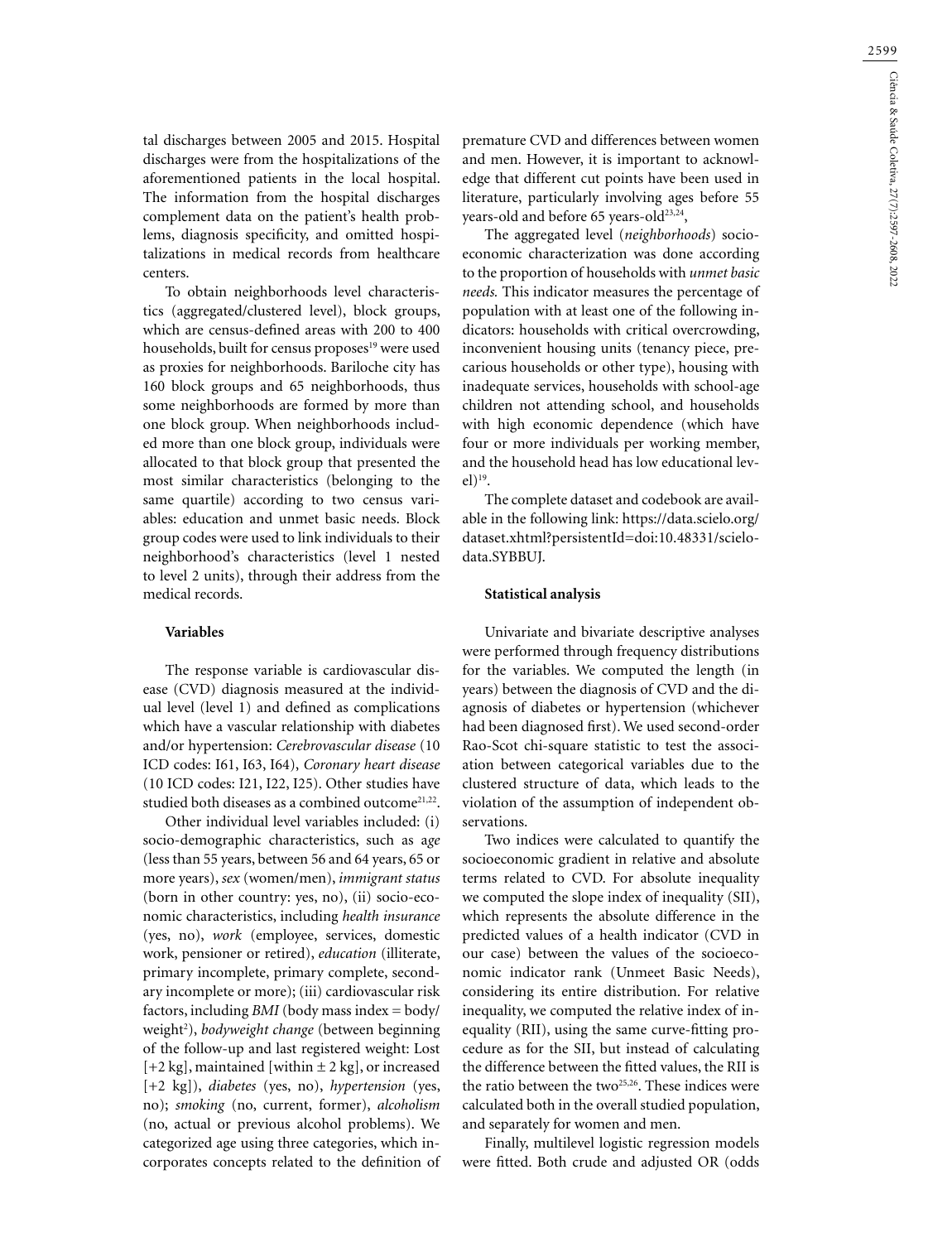Perner MS *et al.*

ratio) estimates (and corresponding 95% confidence intervals) are presented through different models: (i) ORs without adjustments (crude estimates) (model 1); (ii) ORs controlling for sociodemographic variables (model 2); (iii) ORs controlling for cardiovascular risk factors (model 3), and (iv) ORs controlling for all variables (model 4). Intraclass correlation coefficient (ICC) was calculated for each model<sup>27</sup>. Due to the high proportion of missing data for the socioeconomic individual level variables, a separate analysis was performed for the subset of individuals with complete data, following the same steps as used for the previous analyses. We conducted analysis with STATA version 15.0 and performed georeference with QGIS version 3.8.

#### **Ethics**

This research has been approved by the Ethical Commission from Hospital Zonal Bariloche and by the Ethic Research Commission from Lanus National University. Confidentiality of persons has been protected according to the Protection of Personal Data Law, No. 25,326, processing of Sensitive Data and the Statistical Secrecy Law, No. 17.622.

### **Results**

A total of 820 individuals were studied in 36 neighborhoods, with an average of 22.8 individuals (SD = 17.8) per neighborhood. 43.5% (357) of the individuals were admitted in the local hospital; half of them with only one admission, the rest were admitted twice or more times; 13.0% (107) of the admissions were related to the CVDs studied here. For the patients with at least one hospitalization between 2005 and 2015, the average number of admissions was two, with an average length of stay of seven days.

Table 1 shows the distribution of the variables. Note that 71.1% (583) of the patients were women, with overall mean age of 61.1 years-old. Note that men were slightly older than women (62.3 vs 60.7 years-old). Nearly half of the population, 45.4% (372), were born in other countries, most of them in Chile. Women mainly worked in their homes (53.9%), followed by those who engaged domestic labor and other types of employment. On other hand, men were mainly engaged in construction and other informal jobs. A larger proportion of men, in relation to women, reported being retired or pensioned (10.1% vs 5.3%). Alcoholism (actual or previous) was also higher among men than women (32.1% vs 2.7%, respectively). Similar pattern was observed with smoking (current or former): 39.7% and 26.2%, respectively, among men and women. BMI mean was 32.6 kg/m², with a highest BMI observed in women compared to men (33.5 vs 30.3 kg/m²).

The mean age of the patients at the time of the diagnosis of diabetes and hypertension was 51.5 and 51.8 years-old, respectively. Among these patients, 8.8% (72) were diagnosed with CVD. On average, the diagnosis of CVD was made 6.8 years after the diagnosis of diabetes or hypertension. Longest intervals were observed in women in relation to men: 8.0 vs 5.5 years.

Frequency of CVD diagnosis was higher among older individuals, men, current or former smokers, and those who lived in neighborhoods with higher proportion of Unmeet Basic Needs (Table 2). No association was found between body mass index and CVD (results not shown), but a positive association was found with body weight increase throughout the clinical follow-up in the healthcare center.

We quantified socio-economic inequalities in both and absolute (SII) and relative (RII) terms. Overall, we found 3.3% difference in CVD between levels of Unmeet Basic Needs in absolute terms (SII); separate analysis for men and women showed 9.7% and 0.7% differences respectively. Overall, relative differences (RII) were 47% higher in the poorest quartile compared to the richest, 89% higher among men, and 12% among women.

Table 3 shows results of CVD from unadjusted and adjusted multilevel logistic models. In the unadjusted model (model 1), neighborhood's socioeconomic score was significantly associated with CVD. The relation appeared to be graded from quartile 1 to quartile 3 and drops in quartile 4 (quartile 2 OR = 3.87; 95%CI = 1.24;12.05; quartile 3 OR = 3.95;  $95\%CI = 1.26; 12.35;$  quartile 4 OR = 2.27;  $95\%CI = 0.65; 7.95$ , with an inverse J-shaped pattern. After adjustment for individual sociodemographic variables (model 2), cardiovascular risk factors (model 3), and both sets of variables (model 4), this pattern is maintained. Looking at the individual level variables adjusted by the neighborhood level, we found higher odds among men than women, (around three times higher), among older individuals, and among those who increased their weight along the clinical follow-up. Smoking was not statistically significant; while alcoholism presented a protective effect, with statistical significance in model 4 (OR 0.21;  $95\%CI = 0.08 - 0.59$ ).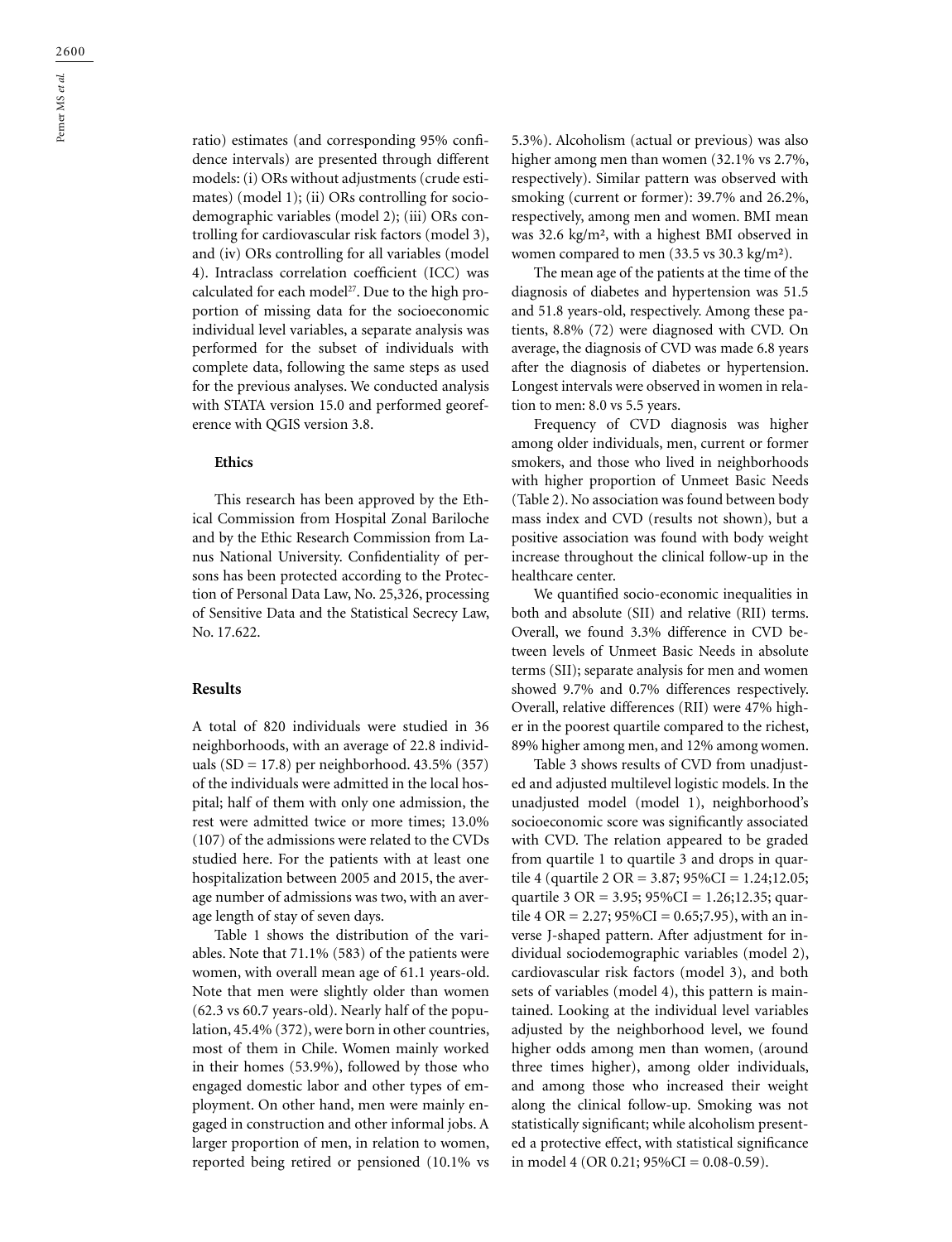| Characteristics                |                | Total $(n = 820)$ |                              | Women $(n = 583)$ |                  | Men $(n = 237)$ | p-valueb  |  |
|--------------------------------|----------------|-------------------|------------------------------|-------------------|------------------|-----------------|-----------|--|
|                                | n              | (9)               | n                            | (9)               | $\mathbf n$      | (%)             |           |  |
| Individual                     |                |                   |                              |                   |                  |                 |           |  |
| Age                            |                |                   |                              |                   |                  |                 |           |  |
| $\leq$ 55 years                | 220            | (26.8)            | 167                          | (28.6)            | 53               | (22.3)          | 0.183     |  |
| 56-64 years                    | 302            | (36.8)            | 209                          | (35.8)            | 93               | (39.2)          |           |  |
| $\geq 65$ years                | 298            | (36.3)            | 207                          | (35.5)            | 91               | (38.4)          |           |  |
| Mean (SD)                      | 61.1           | (11.7)            | 60.7                         | (11.8)            | 62.3             | (11.4)          |           |  |
| Immigrant                      |                |                   |                              |                   |                  |                 |           |  |
| Yes                            | 372            | (45.4)            | 256                          | (43.9)            | 116              | (48.9)          | 0.097     |  |
| No                             | 445            | (54.2)            | 327                          | (56.1)            | 118              | (49.8)          |           |  |
| Missing data                   | $\mathfrak{Z}$ | (0.4)             | $\qquad \qquad \blacksquare$ |                   | $\mathfrak{Z}$   | (1.3)           |           |  |
| Health insurance               |                |                   |                              |                   |                  |                 |           |  |
| Yes                            | 257            | (31.3)            | 191                          | (32.8)            | 66               | (27.8)          | 0.165     |  |
| $\rm No$                       | 563            | (68.7)            | 392                          | (67.2)            | 171              | (72.1)          |           |  |
| Education                      |                |                   |                              |                   |                  |                 |           |  |
| Secondary incomplete or more   | 109            | (13.3)            | 77                           | (13.2)            | 32               | (13.5)          | 0.131     |  |
| Primary complete               | 165            | (20.1)            | 115                          | (19.7)            | 50               | (21.1)          |           |  |
| Primary incomplete             | 163            | (19.9)            | 118                          | (20.3)            | 45               | (19.0)          |           |  |
| Illiterate                     | 80             | (9.8)             | 67                           | (11.5)            | 13               | (5.5)           |           |  |
| Missing data                   | 303            | (36.9)            | 206                          | (35.3)            | 97               | (40.9)          |           |  |
| Diabetes and hypertension      |                |                   |                              |                   |                  |                 |           |  |
| Only diabetes                  | 108            | (13.2)            | 72                           | (12.3)            | 36               | (15.2)          | 0.514     |  |
| Only hypertension              | 473            | (57.7)            | 333                          | (57.1)            | 140              | (59.1)          |           |  |
| Both                           | 239            | (29.1)            | 178                          | (30.5)            | 61               | (25.7)          |           |  |
| Alcoholism                     |                |                   |                              |                   |                  |                 |           |  |
| No                             | 728            | (88.7)            | 567                          | (97.3)            | 161              | (67.9)          | < 0.001   |  |
| Actual                         | $72\,$         | (8.8)             | 13                           | (2.2)             | 59               | (24.9)          |           |  |
| Previous                       | $20\,$         | (2,5)             | $\mathfrak{Z}$               | (0.5)             | 17               | (7.2)           |           |  |
| Smoking                        |                |                   |                              |                   |                  |                 |           |  |
| No                             | 573            | (69.9)            | 430                          | (73.8)            | 143              | (60.3)          | 0.082     |  |
| Current                        | 158            | (19.3)            | 100                          | (17.1)            | 58               | (24.5)          |           |  |
| Former                         | 89             | (10.8)            | 53                           | (9.1)             | 36               | (15.2)          |           |  |
| Weight                         |                |                   |                              |                   |                  |                 |           |  |
| Normal                         | 91             | (11.1)            | 58                           | (9.9)             | 33               | (13.9)          |           |  |
| Overweight                     | 222            | (27.1)            | 142                          | (24.4)            | 80               | (33.8)          | 0.002     |  |
| Class I obesity                | 252            | (30.7)            | 175                          | (30.0)            | 77               | (32.5)          |           |  |
| Class II obesity               | 132            | (16.1)            | 105                          | (18.0)            | 27               | (11.4)          |           |  |
| Class III obesity              | 114            | (13.9)            | 98                           | (16.8)            | 16               | (6.8)           |           |  |
| Missing data                   | 9              | (1.1)             | 5                            | (0.9)             | $\boldsymbol{4}$ | (1.7)           |           |  |
| Initial BMI. Mean (SD)         | 32.6           | (6.9)             | 33.5                         | (7.2)             | 30.3             | (5.3)           |           |  |
| Bodyweight change              |                |                   |                              |                   |                  |                 |           |  |
| Lost                           | 355            | (43.3)            | 271                          | (46.5)            | 84               | (35.5)          | 0.108     |  |
| Maintained                     | 192            | (23.4)            | 126                          | (21.6)            | 66               | (27.8)          |           |  |
| Increased                      | 264            | (32.2)            | 181                          | (31.0)            | 83               | (35.0)          |           |  |
| Missing data                   | 9              | (1.1)             | 5                            | (0.9)             | $\,4$            | (1.7)           |           |  |
| Cardiovascular disease         | 72             | (8.8)             |                              | 35                | (6.0)            | (15.6)          |           |  |
| Neighbourhoods                 |                |                   |                              |                   |                  |                 |           |  |
| Unmet basic needs <sup>a</sup> |                |                   |                              |                   |                  |                 |           |  |
| Quartile 1 (0-11,5)            | 133            | (16.2)            | 101                          | (17.3)            | 32               | (13.5)          | $< 0.001$ |  |
| Quartile 2 (12,1-17,2)         | 233            | (28.4)            | 161                          | (27.6)            | 72               | (30.4)          |           |  |
| Quartile 3 (17,3-24,7)         | 240            | (29.3)            | 166                          | (28.5)            | 74               | (31.2)          |           |  |
| Quartile 4 (27,1-56,5)         | 214            | (26.1)            | 155                          | (26.6)            | 59               | (24.9)          |           |  |

**Table 1.** Characteristics of individuals and neighborhoods by sex. Bariloche, Argentina. 2015.

BMI = body mass index; SD = standard deviation. <sup>a</sup> Values between parentheses represent percentage of households with at least one unmeet basic need. b p-value from second-order Rao-Scot chi-square statistic.

Source: Authors, based on patient's records and National Census.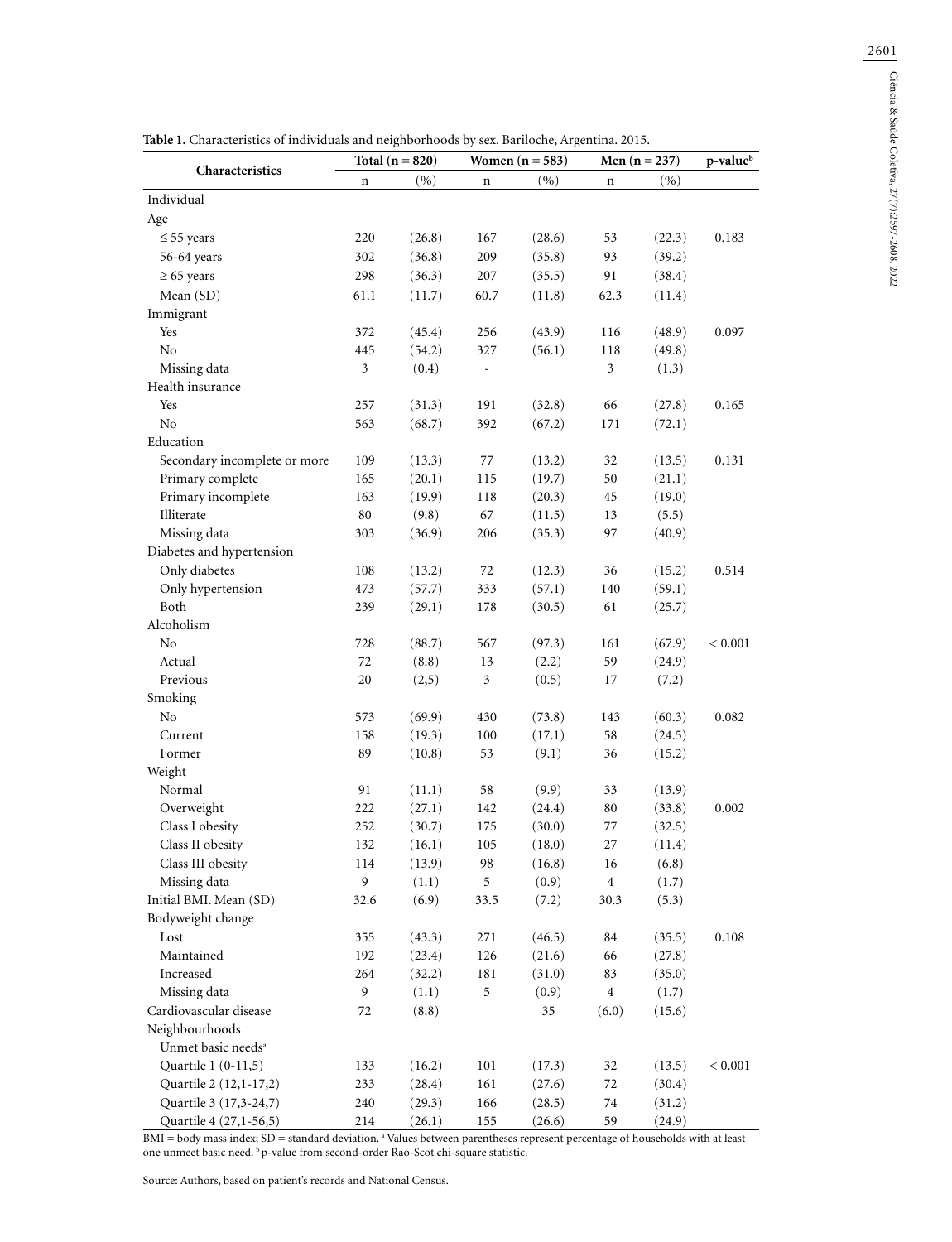| Characteristics                | Cardiovascular<br>disease<br>$(n = 72, 8.8\%)$ |        |              |  |  |
|--------------------------------|------------------------------------------------|--------|--------------|--|--|
|                                | $\mathbf n$                                    | (9)    | p-<br>valueb |  |  |
| Age                            |                                                |        |              |  |  |
| $\leq$ 55 years                | 8                                              | (3.6)  |              |  |  |
| 56-64 years                    | 26                                             | (8.6)  |              |  |  |
| $\geq 65$ years                | 38                                             | (12.7) | 0.008        |  |  |
| Sex                            |                                                |        |              |  |  |
| Women                          | 35                                             | (6.0)  |              |  |  |
| Men                            | 37                                             | (15.6) | < 0.001      |  |  |
| Alcoholism                     |                                                |        |              |  |  |
| No                             | 66                                             | (9.1)  |              |  |  |
| Actual o previous              | 6                                              | (6.5)  | 0.493        |  |  |
| Smoking                        |                                                |        |              |  |  |
| No                             | 45                                             | (7.9)  |              |  |  |
| Current or former              | 27                                             | (10.9) | 0.223        |  |  |
| Health insurance               |                                                |        |              |  |  |
| Yes                            | 27                                             | (10.5) |              |  |  |
| No                             | 45                                             | (7.99) | 0.222        |  |  |
| Diabetes/hypertension          |                                                |        |              |  |  |
| Only hypertension              | 42                                             | (8.9)  |              |  |  |
| Only diabetes                  | $\overline{2}$                                 | (1.9)  |              |  |  |
| <b>Both</b>                    | 28                                             | (11.7) | 0.007        |  |  |
| Bodyweight change              |                                                |        |              |  |  |
| Lost                           | 19                                             | (5.3)  |              |  |  |
| Maintained                     | 19                                             | (9.9)  |              |  |  |
| Increased                      | 33                                             | (12.5) | 0.019        |  |  |
| Unmet basic needs <sup>a</sup> |                                                |        |              |  |  |
| Quartile 1                     | $\overline{4}$                                 | (3.0)  |              |  |  |
| Quartile 2                     | 25                                             | (10.7) |              |  |  |
| Quartile 3                     | 26                                             | (10.8) |              |  |  |
| Quartile 4                     | 17                                             | (7.9)  | 0.053        |  |  |

a Neighborhoods distribution (in quartiles): households with one unmet basic need. b p-value from second-order Rao-Scot chi-square statistic.

Source: Authors, based on patient's records and National Census.

Table 4 shows a separate analysis on the subset of individuals with complete data for level of education due to its high missingness (36.9%). The final model (model 5 in the Table 4), with results adjusted by sociodemographic, cardiovascular risk factors, and neighborhood level, showed that as individuals had worse educational level they presented higher odds of CVD, even though not statistically significant (quartile 2 OR

 $= 1.14$ ; 95%CI = 0.43;3.02; quartile 3 OR = 1.81; 95%CI = 0.70;4.67; quartile 4 OR = 2.09; 95%CI  $= 0.94;4.66$ ). Neighborhood level presented similar J-shaped pattern as the results described previously.

Table 5 shows estimates for the effects of the variables for two specific diseases: hypertension, and diabetes (as defined by model 4 in Table 3). All variables were significantly associated to the diagnosis of hypertension, except smoking, with estimates in the similar direction as those described for model 3 in Table 3. Despite the chance of being diagnosed as diabetic increases three times the unmeet basic needs worsens, this association was no longer statistically significant. Note, however, that the ICC increased, such that neighborhood explains 18.0% of the variability.

# **Discussion**

Different models were explored to describe the association of individual and aggregated level characteristics with CVD. The results showed that there are differences in CVDs when we simultaneously evaluate individual and contextual characteristics. Some relevant aspects merit further discussion: differences between women and men, relationship between cardiovascular risk factors and CVD, and the relations between urban environments and health problems.

Differences between women and men should be discussed in relation to differential healthcare access. The studied population was constituted by all adults who had access to the healthcare services and were under clinical follow-up in public healthcare centers. Most of them were women, fact that can be linked to differential access to healthcare-system between women and men, to the role that the women have in family-care, and to the prioritization of maternal and childhood healthcare in the local policies. In contrast, men had higher frequency in CVDs diagnosis, presenting higher odds of CVD, a shorter interval between the diagnosis of diabetes and/or hypertension and the diagnosis of CVD, and higher impact of inequalities.

The women access to healthcare seems to be related to their social role, such that their first access is usually related to the contraception planning, followed by the pregnancy care, and later they continue using the healthcare system due to their role in the childcare (as well as in the grandchildren medical care). In contrast, men mostly access medical healthcare to resolve acute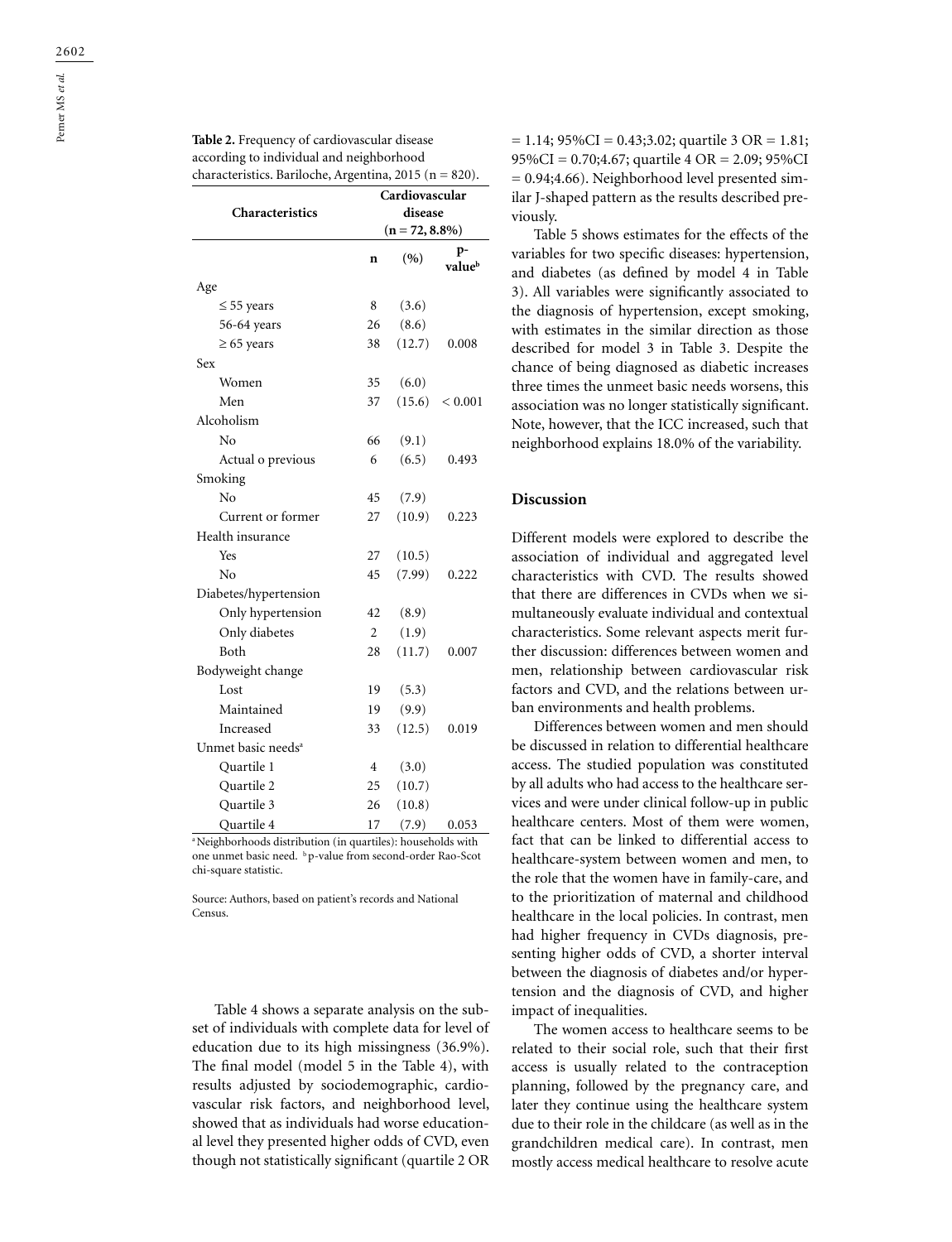| Covariates                     | Model 1 <sup>b</sup> |                  |           | Model 2 <sup>c</sup> |           | Model $3^{\rm d}$ | Model 4 <sup>e</sup> |                 |  |
|--------------------------------|----------------------|------------------|-----------|----------------------|-----------|-------------------|----------------------|-----------------|--|
|                                | <b>OR</b>            | $(95\%CI)$       | <b>OR</b> | $(95\%CI)$           | <b>OR</b> | $(95\%CI)$        | <b>OR</b>            | $(95\%CI)$      |  |
| Age                            |                      |                  |           |                      |           |                   |                      |                 |  |
| $\leq$ 55 years                | 1.00                 |                  | 1.00      |                      |           |                   | 1.00                 |                 |  |
| 56-64 years                    | 2.48                 | $(1.09 - 5.62)$  | 2.34      | $(1.02 - 5.36)$      |           |                   | 2.51                 | $(1.08 - 5.84)$ |  |
| $\geq 65$ years                | 3.87                 | $(1.75 - 8.56)$  | 3.57      | $(1.61 - 7.92)$      |           |                   | 3.74                 | $(1.65 - 8.50)$ |  |
| Sex                            |                      |                  |           |                      |           |                   |                      |                 |  |
| Women                          | 1.00                 |                  | 1.00      |                      |           |                   | 1.00                 |                 |  |
| Men                            | 2.87                 | $(1.59 - 5.17)$  | 2.74      | $(1.66 - 4.52)$      |           |                   | 3.29                 | $(1.91 - 5.66)$ |  |
| Smoking                        |                      |                  |           |                      |           |                   |                      |                 |  |
| N <sub>o</sub>                 | 1.00                 |                  |           |                      | 1.00      |                   | 1.00                 |                 |  |
| Actual o previous              | 1.40                 | $(0.84 - 2.34)$  |           |                      | 1.54      | $(0.90 - 2.62)$   | 1.65                 | $(0.94 - 2.88)$ |  |
| Alcoholism                     |                      |                  |           |                      |           |                   |                      |                 |  |
| No                             | 1.00                 |                  |           |                      | 1.00      |                   | 1.00                 |                 |  |
| Actual o previous              | 0.91                 | $(0.35 - 2.37)$  |           |                      | 0.44      | $(0.17 - 1.18)$   | 0.21                 | $(0.08 - 0.59)$ |  |
| Bodyweight change              |                      |                  |           |                      |           |                   |                      |                 |  |
| Lost                           | 1.00                 |                  |           |                      | 1.00      |                   | 1.00                 |                 |  |
| Maintained                     | 2.08                 | $(0.90 - 4.82)$  |           |                      | 1.83      | $(0.93 - 3.61)$   | 1.58                 | $(0.78 - 3.19)$ |  |
| Increased                      | 3.13                 | $(1.50 - 6.50)$  |           |                      | 2.43      | $(1.33 - 4.45)$   | 2.29                 | $(1.23 - 4.25)$ |  |
| Unmet basic needs <sup>a</sup> |                      |                  |           |                      |           |                   |                      |                 |  |
| Quartile 1                     | 1.00                 |                  | 1.00      |                      | 1.00      |                   | 1.00                 |                 |  |
| Quartile 2                     | 3.87                 | $(1.24 - 12.05)$ | 3.46      | $(1.12 - 10.77)$     | 3.38      | $(1.05 - 10.90)$  | 3.25                 | $(0.99-10.66)$  |  |
| Quartile 3                     | 3.95                 | $(1.26 - 12.35)$ | 3.48      | $(1.20 - 10.75)$     | 3.41      | $(1.05 - 11.15)$  | 3.43                 | $(1.06-11.11)$  |  |
| Quartile 4                     | 2.27                 | $(0.65 - 7.95)$  | 2.20      | $(0.63 - 7.72)$      | 2.19      | $(0.60 - 7.98)$   | 2.17                 | $(0.59 - 7.95)$ |  |
| ICC                            |                      | 0.040            |           | 0.029                |           | 0.051             |                      | 0.048           |  |

|  | Table 3. ORs (and 95%CIs) of cardiovascular disease associated with individual and neighborhood's                                                                                                                                                                                                                                                         |  |  |  |  |
|--|-----------------------------------------------------------------------------------------------------------------------------------------------------------------------------------------------------------------------------------------------------------------------------------------------------------------------------------------------------------|--|--|--|--|
|  | $\lambda$ and $\lambda$ and $\lambda$ and $\lambda$ and $\lambda$ and $\lambda$ and $\lambda$ and $\lambda$ and $\lambda$ and $\lambda$ and $\lambda$ and $\lambda$ and $\lambda$ and $\lambda$ and $\lambda$ and $\lambda$ and $\lambda$ and $\lambda$ and $\lambda$ and $\lambda$ and $\lambda$ and $\lambda$ and $\lambda$ and $\lambda$ and $\lambda$ |  |  |  |  |

OR = odds ratio;  $95\%$ CI =  $95\%$  confidence interval; ICC = interclass correlation coefficient. <sup>a</sup> Neighborhoods distribution (in quartiles): households with one unmet basic need. b Model 1 is unadjusted model. C Model 2 is adjusted for individual age and sex. <sup>d</sup> Model 3 is adjusted for individual alcoholism, smoking, and bodyweight increase. <sup>c</sup> Model 4 is adjusted for all individual characteristics.

Source: Authors, based on patient's records and National Census.

health problems in order to continue working<sup>28</sup>. Women, as direct users of healthcare system, carry out most health-services consultations. Since it is socio-subjective, the women's roles enabled them to express and consult for health discomfort; leading them to consult the health services earlier than men<sup>29</sup>. This leads us to consider the inequalities through a gender perspective, which encompasses distinct stereotyped roles for women and men, differences in healthcare access, in self-care, and in family-care, differentiating their ways of living, getting sick, consulting, receiving treatment, and dying<sup>29</sup>.

Based on the 2013 National Survey of Risk Factors from Argentina, women presented higher diabetes and hypertension prevalence. Additionally, the percentage of women with glucose screening (82.2 vs 70.2%) or blood pressure screening (86.6 vs 77.8%) were also higher. Similar results were observed in the  $2018$  survey<sup>30</sup>. In general population, other studies showed that women with diabetes had higher risk than men for coronary disease and stroke<sup>31-33</sup>.

Tobacco use, the practice of physical activity, the searching for medical treatment and the care practices are also different between women and men<sup>30,34</sup>, which may impact on the course of disease occurrence.

No association was found between bodyweight and CVDs. In our case, the studied population was composed by individuals from deprived neighborhoods with chronic disease problems (such as diabetes and hypertension), for which overweight and obesity are involved in their causal pathway. Therefore, change in bodyweight during the clinical follow-up was analyzed, and we found a positive association between increase in bodyweight and CVDs occur-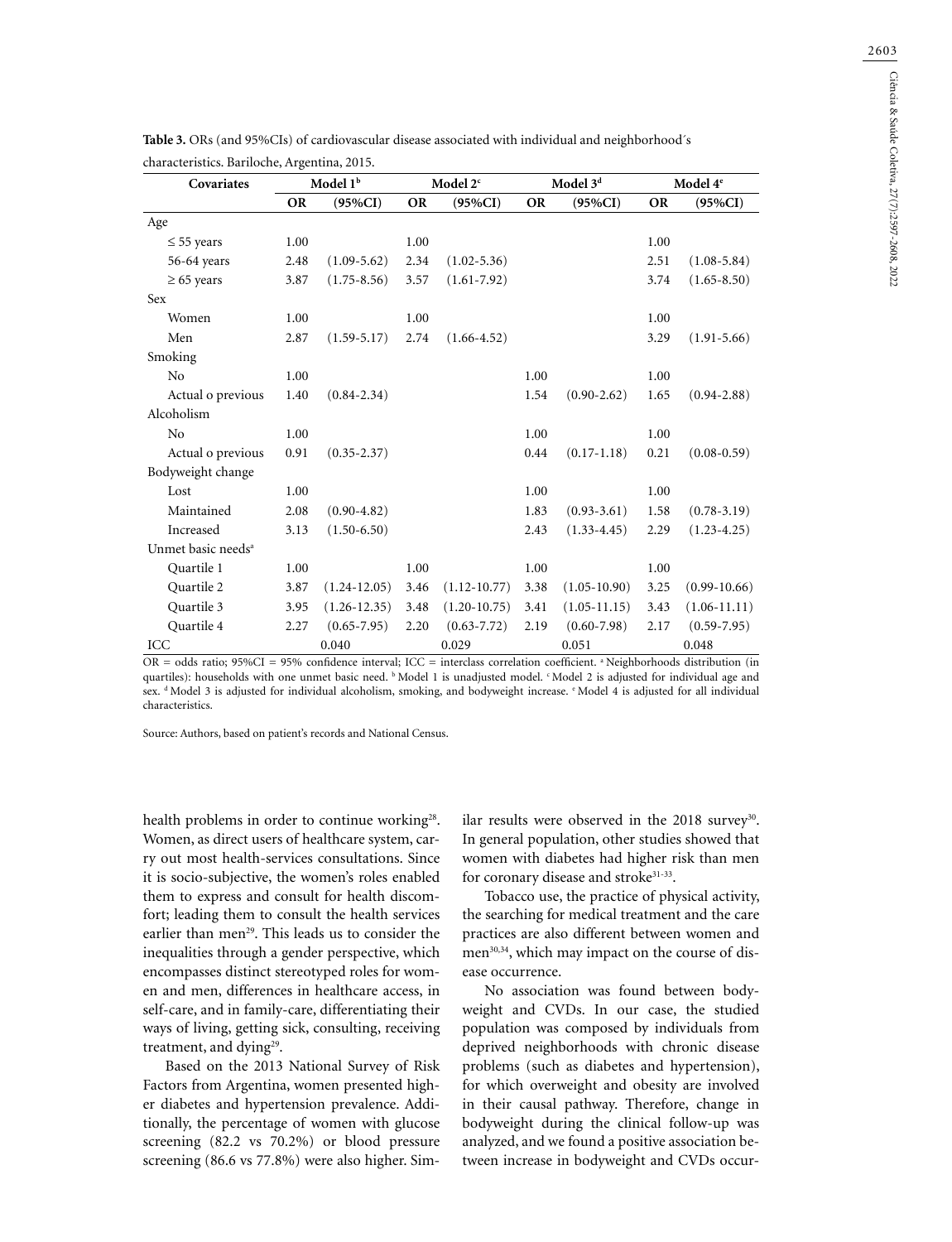|                                | Model 1 <sup>b</sup> |                      | Model 2 <sup>c</sup> |                 |           | Model 3 <sup>d</sup> |           | Model 4 <sup>e</sup> |           | Model 5 <sup>f</sup> |  |
|--------------------------------|----------------------|----------------------|----------------------|-----------------|-----------|----------------------|-----------|----------------------|-----------|----------------------|--|
|                                | <b>OR</b>            | $(95\%CI)$           | <b>OR</b>            | $(95\%CI)$      | <b>OR</b> | $(95\%CI)$           | <b>OR</b> | $(95\%CI)$           | <b>OR</b> | $(95\%CI)$           |  |
| Age                            |                      |                      |                      |                 |           |                      |           |                      |           |                      |  |
| $\leq$ 55 years                | 1.00                 |                      |                      |                 | 1.00      |                      |           |                      | 1.00      |                      |  |
| 56-64 years                    | 2.70                 | $(1.07 - 6.85)$      |                      |                 | 2.28      | $(0.99 - 5.22)$      |           |                      | 2.63      | $(0.99 - 6.95)$      |  |
| $\geq 65$ years                | 3.94                 | $(1.57-9.90)$        |                      |                 | 3.32      | $(1.49 - 7.45)$      |           |                      | 3.16      | $(1.16 - 8.61)$      |  |
| <b>Sex</b>                     |                      |                      |                      |                 |           |                      |           |                      |           |                      |  |
| Women                          | 1.00                 |                      |                      |                 | 1.00      |                      |           |                      | 1.00      |                      |  |
| Men                            | 3.15                 | $(1.77 - 5.60)$      |                      |                 | 2.87      | $(1.72 - 4.78)$      |           |                      | 3.59      | $(1.85 - 7.00)$      |  |
| Education                      |                      |                      |                      |                 |           |                      |           |                      |           |                      |  |
| Secondary incomplete           | 1.00                 |                      | 1.00                 |                 |           |                      |           |                      | 1.00      |                      |  |
| or more                        |                      |                      |                      |                 |           |                      |           |                      |           |                      |  |
| Primary complete               | 0.92                 | $(0.39-2.15)$ 0.97   |                      | $(0.41 - 2.32)$ |           |                      |           |                      | 1.14      | $(0.43 - 3.02)$      |  |
| Primary incomplete             | 1.54                 | $(0.70-6.41)$ 1.64   |                      | $(0.73 - 3.70)$ |           |                      |           |                      | 1.81      | $(0.70 - 4.67)$      |  |
| Illiterate                     | 1.41                 | $(0.56 - 3.58)$ 1.64 |                      | $(0.63 - 4.25)$ |           |                      |           |                      | 2.09      | $(0.94 - 4.66)$      |  |
| Smoking                        |                      |                      |                      |                 |           |                      |           |                      |           |                      |  |
| N <sub>o</sub>                 | 1.00                 |                      |                      |                 |           |                      | 1.00      |                      | 1.00      |                      |  |
| Actual o previous              | 1.74                 | $(0.99 - 3.06)$      |                      |                 |           |                      | 1.83      | $(1.00 - 3.32)$      | 2.03      | $(1.07 - 3.85)$      |  |
| Alcoholism                     |                      |                      |                      |                 |           |                      |           |                      |           |                      |  |
| N <sub>o</sub>                 | 1.00                 |                      |                      |                 |           |                      | 1.00      |                      | 1.00      |                      |  |
| Actual o previous              | 0.88                 | $(0.36 - 2.16)$      |                      |                 |           |                      | 0.59      | $(0.22 - 1.60)$      | 0.26      | $(0.09 - 0.77)$      |  |
| Bodyweight change              |                      |                      |                      |                 |           |                      |           |                      |           |                      |  |
| Lost                           | 1.00                 |                      |                      |                 | $-$       |                      | 1.00      |                      | 1.00      |                      |  |
| Maintained                     | 2.13                 | $(1.01 - 4.51)$      |                      |                 |           |                      | 2.02      | $(0.94 - 4.32)$      | 1.84      | $(0.84 - 4.05)$      |  |
| Increased                      | 1.80                 | $(0.92 - 3.50)$      |                      |                 |           |                      | 1.75      | $(0.89 - 3.45)$      | 1.69      | $(0.83 - 3.42)$      |  |
| Unmet basic needs <sup>a</sup> |                      |                      |                      |                 |           |                      |           |                      |           |                      |  |
| Quartile 1                     |                      |                      | 1.00                 |                 | 1.00      |                      | 1.00      |                      | 1.00      |                      |  |
| Quartile 2                     | 2.35                 | $(0.74 - 7.43)$      | 2.30                 | $(0.73 - 7.30)$ | 3.46      | $(1.12 - 10.77)$     | 2.36      | $(0.72 - 7.72)$      | 1.90      | $(0.55 - 6.63)$      |  |
| Quartile 3                     | 2.71                 | $(0.86 - 8.56)$ 2.70 |                      | $(0.86 - 8.50)$ | 3.48      | $(1.20 - 10.75)$     | 2.58      | $(0.78 - 8.49)$      | 2.21      | $(0.64 - 7.71)$      |  |
| Quartile 4                     | 1.49                 | $(0.42 - 5.24)$ 1.40 |                      | $(0.40 - 4.90)$ | 2.20      | $(0.63 - 7.72)$      | 1.44      | $(0.40 - 5.26)$      | 1.20      | $(0.31 - 4.64)$      |  |
| ICC                            |                      | 0.017                |                      | 0.011           |           | 0.029                |           | 0.031                |           | 0.043                |  |

**Table 4.** OR of cardiovascular disease associated with individual and neighborhood´s characteristics. Bariloche, Argentina, 2015.

OR = odds ratio; 95%CI = 95% confidence interval; ICC = interclass correlation coefficient. a Neighborhoods distribution (in quartiles): Households with one unmet basic need. b Model 1 is unadjusted model. CModel 2 is adjusted for individual education. AModel 3 is adjusted for individual age and sex. *'Model 4* is adjusted for individual alcoholism, smoking, and bodyweight increase. <sup>*f*</sup>Model 5 is adjusted for all individual characteristics.

Source: Authors, based on patient's records and National Census.

rence. This shows the relevance of bodyweight change during the clinical follow-up.

The frequency of alcohol problems differed between women and men. After accounting for individual and contextual characteristics, alcohol consumption showed a protective effect on CVD. According to previous studies, alcohol consumption has complex effects on CVD, and different patterns were described according to the consumption level: a reduced risk (protective effect) for coronary disease and stroke among current alcohol consumption, but increased risk when consumption was in larger amounts<sup>35-37</sup>. Despite this, we should bear in mind that epidemiological studies differ in consumption threshold, and how alcohol consumption is measured and categorized<sup>38</sup>. The protective effect of alcohol consumption regarding CVD does not mean potential harmful effects on other outcomes, such as violence, injuries, cirrhosis, or cancer, which were not included in this study.

We included group level variables, using census data, to study CVDs, allowing us to evaluate simultaneous examination of variables from groups to which individuals belong (such as neighborhoods) and individual level variables. We were not interested in the causal effects of neighborhood composition per se in the disease occurrence, but in its physical and social environment effects, which can be captured by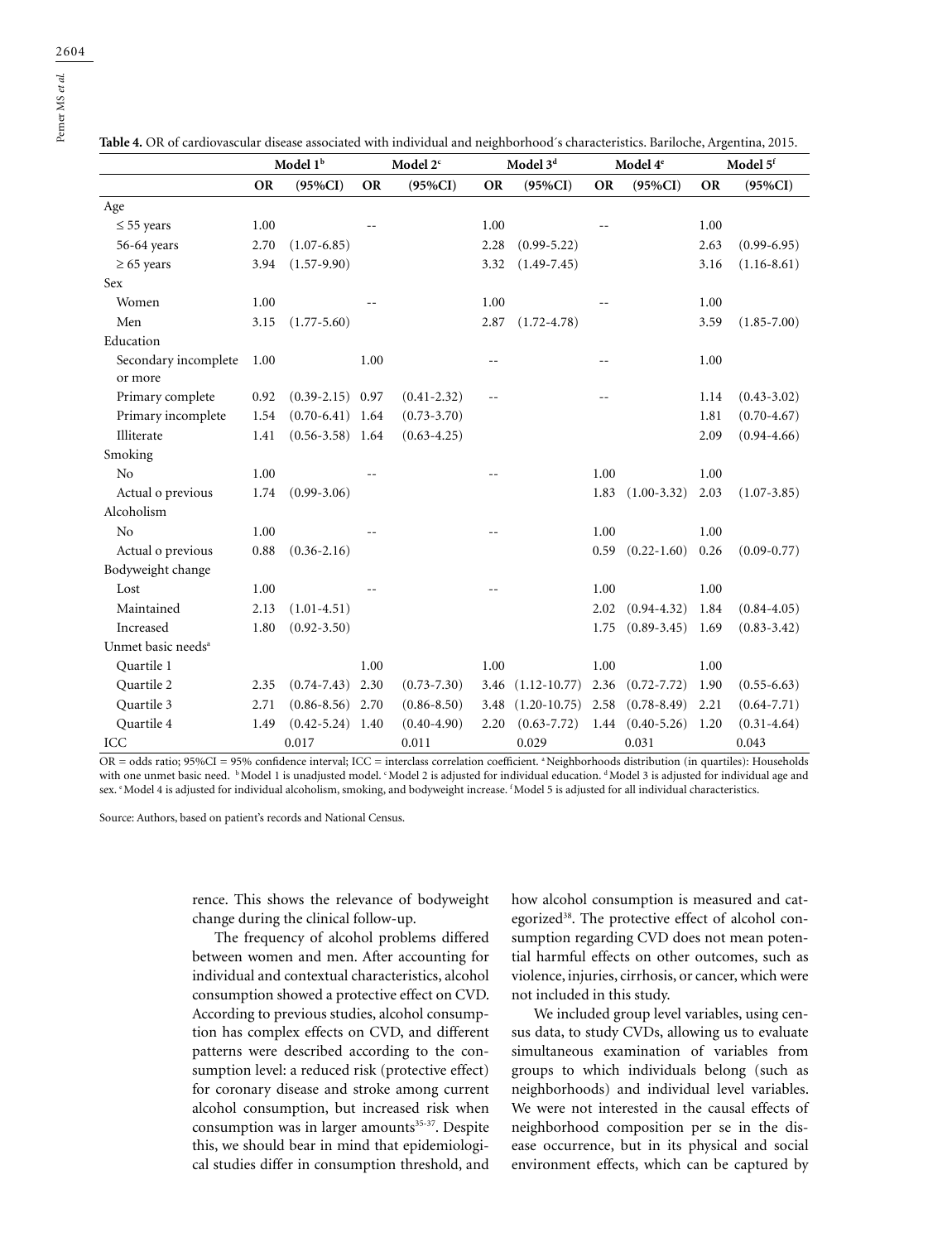| Covariates                     |           | Diabetes and/or<br>hypertension <sup>b</sup> |           | Hypertension <sup>c</sup> | Diabetes <sup>d</sup> |                   |  |
|--------------------------------|-----------|----------------------------------------------|-----------|---------------------------|-----------------------|-------------------|--|
|                                | <b>OR</b> | $(95\%CI)$                                   | <b>OR</b> | $(95\%CI)$                |                       |                   |  |
| Age                            |           |                                              |           |                           |                       |                   |  |
| $\leq$ 55 years                | 1.00      |                                              | 1.00      |                           | 1.00                  |                   |  |
| 56-64 years                    | 2.51      | $(1.08 - 5.84)$                              | 2.23      | $(0.91 - 5.45)$           | 16.29                 | $(1.94 - 136.83)$ |  |
| $\geq 65$ years                | 3.74      | $(1.65 - 8.50)$                              | 3.10      | $(1.30 - 7.47)$           | 24.58                 | $(2.71 - 222.3)$  |  |
| Sex                            |           |                                              |           |                           |                       |                   |  |
| Women                          | 1.00      |                                              |           |                           | 1.00                  |                   |  |
| Men                            | 3.29      | $(1.91 - 5.66)$                              | 3.20      | $(1.83 - 5.58)$           | 3.57                  | $(1.35 - 9.44)$   |  |
| Alcoholism                     |           |                                              |           |                           |                       |                   |  |
| No                             | 1.00      |                                              | 1.00      |                           | 1.00                  |                   |  |
| Actual o previous              | 0.21      | $(0.08 - 0.59)$                              | 0.24      | $(0.08 - 0.66)$           | 0.10                  | $(0.01 - 0.92)$   |  |
| Smoking                        |           |                                              |           |                           |                       |                   |  |
| N <sub>o</sub>                 | 1.00      |                                              | 1.00      |                           | 1.00                  |                   |  |
| Actual o previous              | 1.65      | $(0.94 - 2.88)$                              | 1.57      | $(0.89 - 2.79)$           | 1.28                  | $(0.61 - 2.72)$   |  |
| Bodyweight change              |           |                                              |           |                           |                       |                   |  |
| Lost                           | 1.00      |                                              | 1.00      |                           | 1.00                  |                   |  |
| Maintained                     | 1.58      | $(0.78 - 3.19)$                              | 1.64      | $(0.80 - 3.36)$           | 0.70                  | $(0.22 - 2.34)$   |  |
| Increased                      | 2.29      | $(1.23 - 4.25)$                              | 2.40      | $(1.29 - 4.51)$           | 1.28                  | $(0.48 - 3.42)$   |  |
| Unmet basic needs <sup>a</sup> |           |                                              |           |                           |                       |                   |  |
| Quartile 1                     | 1.00      |                                              | 1.00      |                           | 1.00                  |                   |  |
| Ouartile 2                     | 3.25      | $(0.99-10.66)$                               | 3.63      | $(1.15 - 11.38)$          | 3.31                  | $(0.46 - 22.65)$  |  |
| Ouartile 3                     | 3.43      | $(1.06 - 11.11)$                             | 3.40      | $(1.07 - 10.78)$          | 3.34                  | $(0.45 - 24.59)$  |  |
| Quartile 4                     | 2.17      | $(0.59 - 7.95)$                              | 2.29      | $(0.64 - 8.13)$           | 3.18                  | $(0.40 - 24.71)$  |  |
| ICC                            |           | 0.048                                        |           | 0.023                     |                       | 0.180             |  |

| Table 5. ORs (and 95%CIs) of cardiovascular disease associated within individual and neighborhood's |
|-----------------------------------------------------------------------------------------------------|
| characteristics among patients with hypertension, diabetes, and both. Bariloche, Argentina, 2015.   |

 $OR =$  odds ratio; 95%CI = 95% confidence interval; ICC = interclass correlation coefficient. <sup>a</sup> Neighborhoods distribution (in quartiles): households with one unmet basic need. <sup>b</sup> Individuals with diabetes, hypertension, and/or both (n = 820). *'Individuals* without hypertension were excluded ( $n = 712$ ). <sup>d</sup> Individuals without diabetes were excluded ( $n = 347$ ).

Source: Authors, based on patient's records and National Census.

these proxy measures. Physical environment includes man-made built environment, street design, public spaces, healthy food access, and public spaces; while social environment includes the social connections, social norms, violence, and safety levels. Both aspects may affect health through constraints or enhancements of different health-related behaviors<sup>39</sup>.

Other studies with multilevel methodology and analyses by neighborhoods has often shown modest associations compared to those observed for individual-level characteristics<sup>39-41</sup>. Additionally, differences in results can be explained by the need that the outcome variable has a relatively high prevalence and vary sufficiently across groups $42$ ; and/or a larger number of individuals are required when using multilevel logistic model when compared to the traditional linear regression. Both issues are present in this research (low

frequency of the event and small sample size), particularly for the analyses performed for the specific outcomes (hypertension and diabetes). Straining the limitations of small-area studies and large-area studies: small-area studies with modest associations, and large-areas studies where differences are masked.

Finally, the strengths and limitations of this study are highlighted. Medical records constitute a good data source to study chronic health diseases as opposed to its known limitations for studying acute health problems<sup>43</sup>. Health-disease aspects registered in medical records are diagnosed by standardized methods, which improve its validity, such as body mass index measurement or diagnosis of the CVD included in this study $44,45$ . A limitation of the medical records, however, is the absence of data allowing measurement of inequalities, food consumption, or physical activity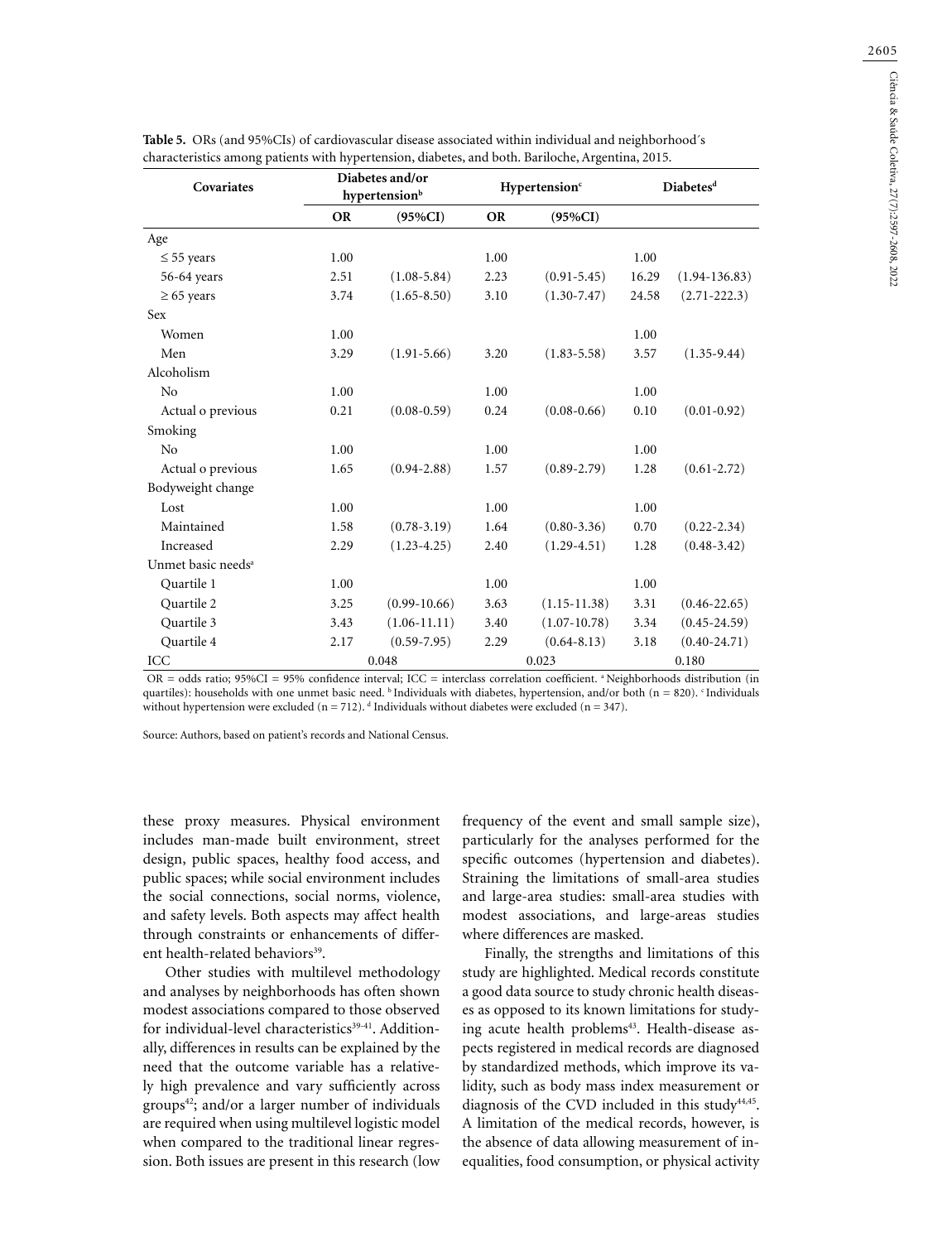at individual level. Likewise, these aspects are usually measured by self-report in studies in the general population. Another limitation of this study is related to the temporal relationship between exposures and outcome. To take this over we used different strategies: a) considered characteristics that do not change over time (being immigrant or biological sex); b) combined previous and current behaviors in the same category for conducting the analyses, such as current and former smoking, and actual and previous alcoholism<sup>45</sup>; c) evaluated the temporal relationship between time to diagnosis of diabetes/hypertension and CVD; d) use record linkage with hospital discharges.

This work has several strengths. In addition to what has already been mentioned above, the inclusion of contextual level variables (neighborhood) to study health problems allows for an insight into how individual characteristics are related to group characteristics, and in turn, how health problems are related to socioeconomic heterogeneity in urban spaces, in cities with rapid urban growth, and without adequate urban planning. This interrelated process represents a major challenge for policy-makers<sup>39</sup>.

In Argentina, and more broadly in Latin America, studies using multilevel methodology and exploring simultaneous analysis of individual and contextual characteristics in small areas are relatively recent and scarce<sup>13</sup>. The population selection process was also an important aspect

of our research: different sources of patients' records were used to improve the quality of data, and all individuals under clinical follow-up in the healthcare centers were included. Study participants represented people living in neighborhoods with heterogeneous conditions of deprivation. However, we were not able to detect contrasts among people living in neighborhoods with advantageous conditions and those living in more disadvantaged neighborhoods, as the former were not included in the study. Thus, the real gap between these populations remains hidden.

Despite this, we have been able to show differences within groups living in neighborhoods with disadvantageous conditions. In this sense, our results highlight an inequality within inequality pattern. Specifically, inequalities in disease occurrence between individuals living in disadvantageous neighborhoods, as well as inequalities regarding access to health, are linked to the contexts where individuals belong.

Finally, this study offers insights about differences within groups that live in unequal contexts. Inequalities follow the individuals throughout their lives and shape other inequalities. These inequalities become embodied and are expressed through individual and biological aspects (such as age, blood glucose, or blood pressure values), which, in its turn, are manifestations of the unequal contexts the individuals have experienced throughout their lives.

#### **Collaborations**

MS Perner and M Alazraqui conceived the initial idea and performed the methodological design. MS Perner did the data collection, the analysis, and the first version of this article, supervised by M Alazraqui. L Amorim gave statistical advice, and contributed to the analysis of the results. All authors worked on the revision and final edition of the manuscript.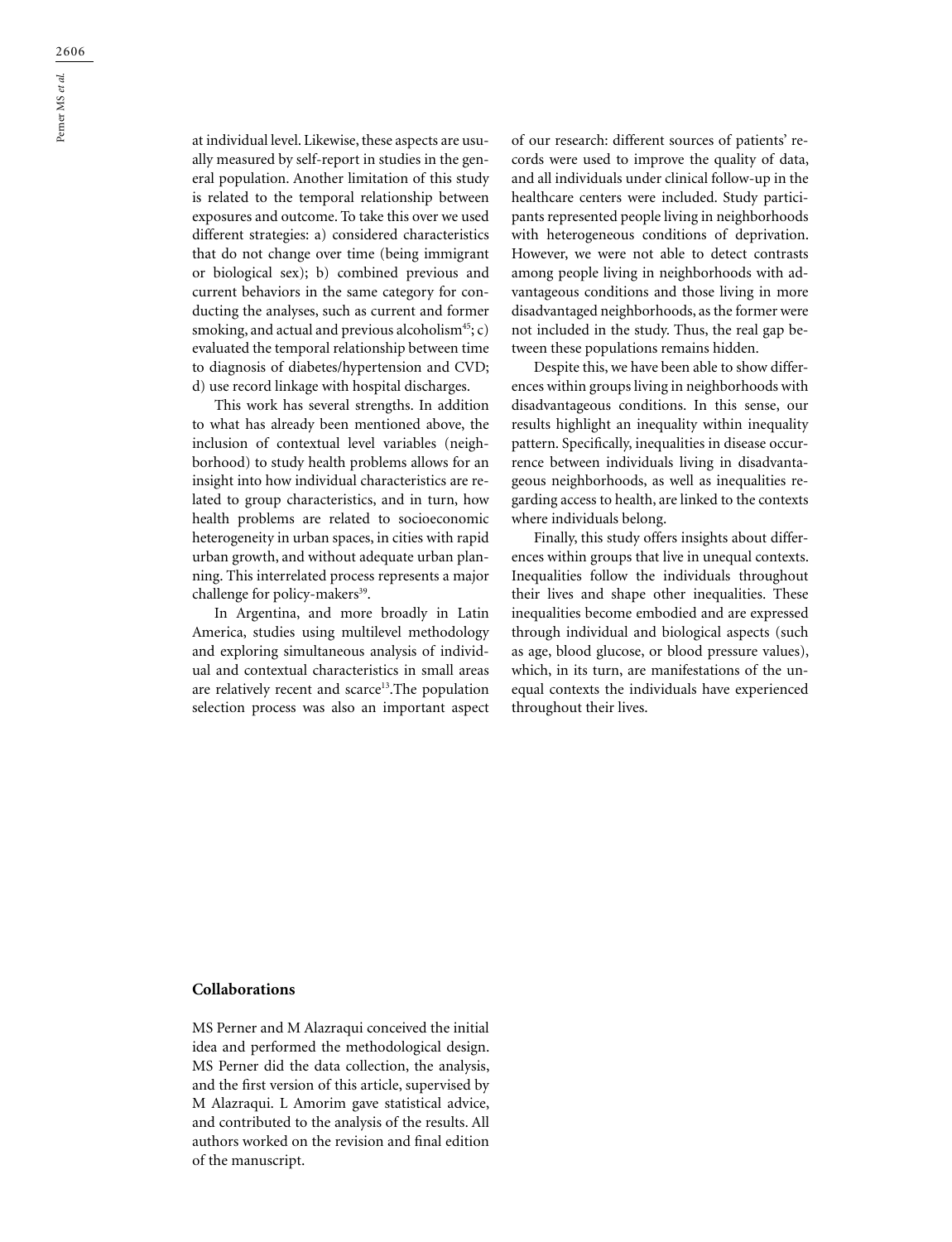# **Acknowledgements**

Thanks to Andrés Trotta (ISCo – Lanus National University, Argentina), Usama Bilal (Drexel University, USA), and Claudia Medina Coeli (Rio de Janeiro Federal University, Brazil) for their contributions during the thesis defense for the final elaboration of this article. Thanks to Vanessa di Cecco for her revision on the English translation. To health-workers form Hospital Zonal Bariloche and health-care centers for their collaboration in access to data.

## **References**

- 1. NCD Countdown 2030 collaborators. NCD Countdown 2030: worldwide trends in non-communicable disease mortality and progress towards Sustainable Development Goal target 3.4. *The Lancet* 2018; 392(10152):1072-1088.
- 2. Barreto ML. Desigualdades en Salud: una perspectiva global. *Cien Saude Colet* 2017: 22(7):2097-2108.
- 3. Tang K, Rashid R, Godley J, Ghali WA. Association between subjective social status and cardiovascular disease and cardiovascular risk factors: a systematic review and meta-analysis. *BMJ Open* 2016; 6(3):e010137.
- 4. Miranda JJ, Barrientos-Gutiérrez T, Corvalan C, Hyder AA, Lazo-Porras M, Oni T, Wells JCK. Understanding the rise of cardiometabolic diseases in low- and middle-income countries. *Nature Medicine* 2019; 25(11):1667-1679.
- 5. Agardh E, Allebeck P, Hallqvist J, Moradi T, Sidorchuck A. Type 2 diabetes incidence and socio-economic position: a systematic review and meta-analysis. *Int J Epidemiol* 2011; 40(3):804-818.
- 6. Barnard-Kelly K, Chernavvsky D. Social inequality and diabetes: a commentary. *Diabetes Ther* 2020; 11(4):803-811.
- 7. Grotto I, Huerta M, Sharabi Y. Hypertension and socioeconomic status. *Curr Opin Cardiol* 2008; 23(4):335-339.
- 8. Abramo L, Cecchini S, Ullmann H. Addressing health inequalities in Latin America: the role of social. *Cien Saude Colet* 2020; 25(5):1588-1598.
- 9. Nijman J, Dennis Wei Y. Urban inequalities in the 21st century economy. *Applied Geography* 2020; 117(2):102188.
- 10. Chaikiat A, Li X, Bennet L, Sundquist K. Neighborhood deprivation and inequities in coronary heart disease among patients with diabetes mellitus: a multilevel study of 334,000 patients. *Health Place* 2012; 18(4):877-882.
- 11. Foraker RE, Bush C, Greiner MA, Sims M, Henderson K, Smith S, Bidulescu A, Shoben AB, Hardy C, O'Brien E. Distribution of cardiovascular health by individual- and neighborhood-level socioeconomic status: findings from the Jackson Heart Study. *Glob Heart*  2019; 14(3):241-250.
- 12. Rosen SE, Henry S, Bond R, Pearte C, Mieres JH. Sex -specific disparities in risk factors for coronary heart disease. *Curr Atheroscler Rep* 2015; 17(49):48-59.
- 13. Perner MS. *Enfermedad cardiovascular en contextos de desigualdad* [tesis]*.* Lanús: Universidad Nacional de Lanús 2019. Doctorado en Salud Colectiva.
- 14. Allen L, Williams J, Townsend N, Mikkelsen B, Roberts N, Foster C, Wickramasinghe K. Socioeconomic status and non-communicable disease behavioral risk factors in low-income and lower-middle-income countries: a systematic review. *The Lancet* 2017; 5(3): E277-E289.
- 15. Iñíguez Rojas L. Geografía y salud: temas y perspectivas en América Latina. *Cad Saude Publica* 1997; 14(4):701-711.
- 16. Spinelli H, Urquía M, Bargalló ML, Alazraqui M. Equidad en salud: teoría y praxis. *Seminarios Salud y Política Pública*. 2002. [cited 2021 nov 11]. Available from: <http://repositorio.cedes.org/handle/123456789/3874>